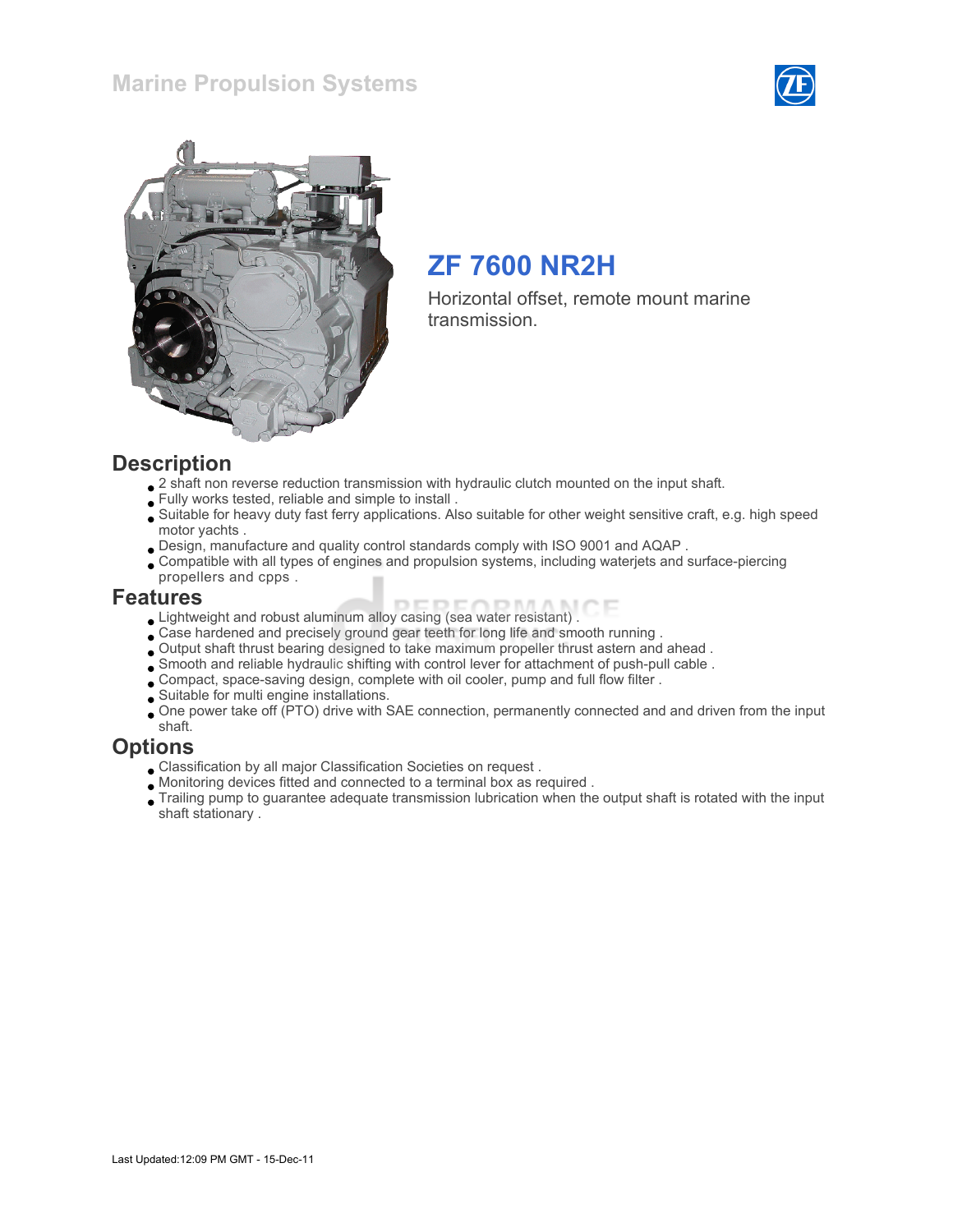

#### Pleasure Duty

| <b>RATIOS</b>                                          | MAX.<br>POWER/RPM<br><b>INPUT POWER CAPACITY</b><br><b>TORQUE</b> |      |                                                  |    |           |          |    |          |    |                | MAX.<br><b>RPM</b> |
|--------------------------------------------------------|-------------------------------------------------------------------|------|--------------------------------------------------|----|-----------|----------|----|----------|----|----------------|--------------------|
|                                                        | Nm                                                                | ftlb | <b>kW</b>                                        | hp | <b>kW</b> | hp       | kW | hp       | kW | hp             |                    |
|                                                        |                                                                   |      |                                                  |    |           | 1800 rpm |    | 2000 rpm |    | 2100 rpm       |                    |
| 1.485*, 1.828*, 2.037, 2.231*,<br>2.565, 2.773*, 2.905 | 13100                                                             |      | 9662 1.3717 1.8395 2469 3311 2743 3679 2881      |    |           |          |    |          |    | $ 3863\rangle$ | 2300               |
| $\blacksquare$ 3.174*                                  | 12371                                                             |      | 9124 1.2954 1.7372 2332 3127 2591 3474 2720 3648 |    |           |          |    |          |    |                | 2300               |

\* Special Order Ratio.

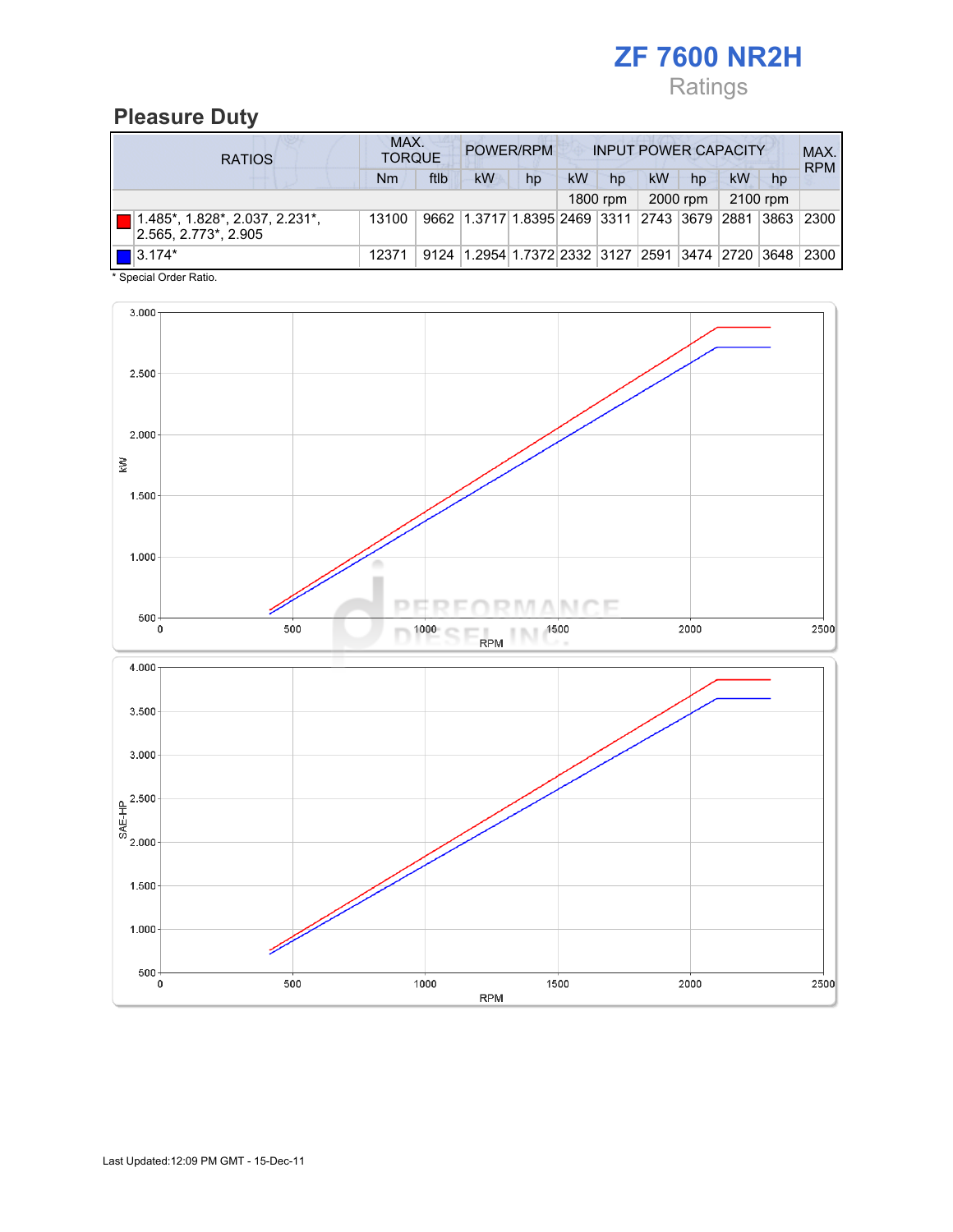# ZF 7600 NR2H Ratings

# Light Duty

| <b>RATIOS</b>                                              | MAX.<br>POWER/RPM<br><b>INPUT POWER CAPACITY</b><br><b>TORQUE</b> |      |                                                        |    |    |          |    |          |    |          | MAX.<br><b>RPM</b> |
|------------------------------------------------------------|-------------------------------------------------------------------|------|--------------------------------------------------------|----|----|----------|----|----------|----|----------|--------------------|
|                                                            | <b>Nm</b>                                                         | ftlb | kW                                                     | hp | kW | hp       | kW | hp       | kW | hp       |                    |
|                                                            |                                                                   |      |                                                        |    |    | 1800 rpm |    | 2000 rpm |    | 2100 rpm |                    |
| 1.485*, 1.828*, 2.037, 2.231*,<br>$ 2.565, 2.773$ *, 2.905 | 12800                                                             | 9441 | 1.3403 1.7974 2413  3235  2681  3595  2815  3775  2300 |    |    |          |    |          |    |          |                    |
| $  $   3.174*<br>$*$ On a simil Onder Definition           | 12371                                                             |      | 9124 1.2954 1.7372 2332 3127 2591 3474 2720 3648       |    |    |          |    |          |    |          | 2300               |

Special Order Ratio.

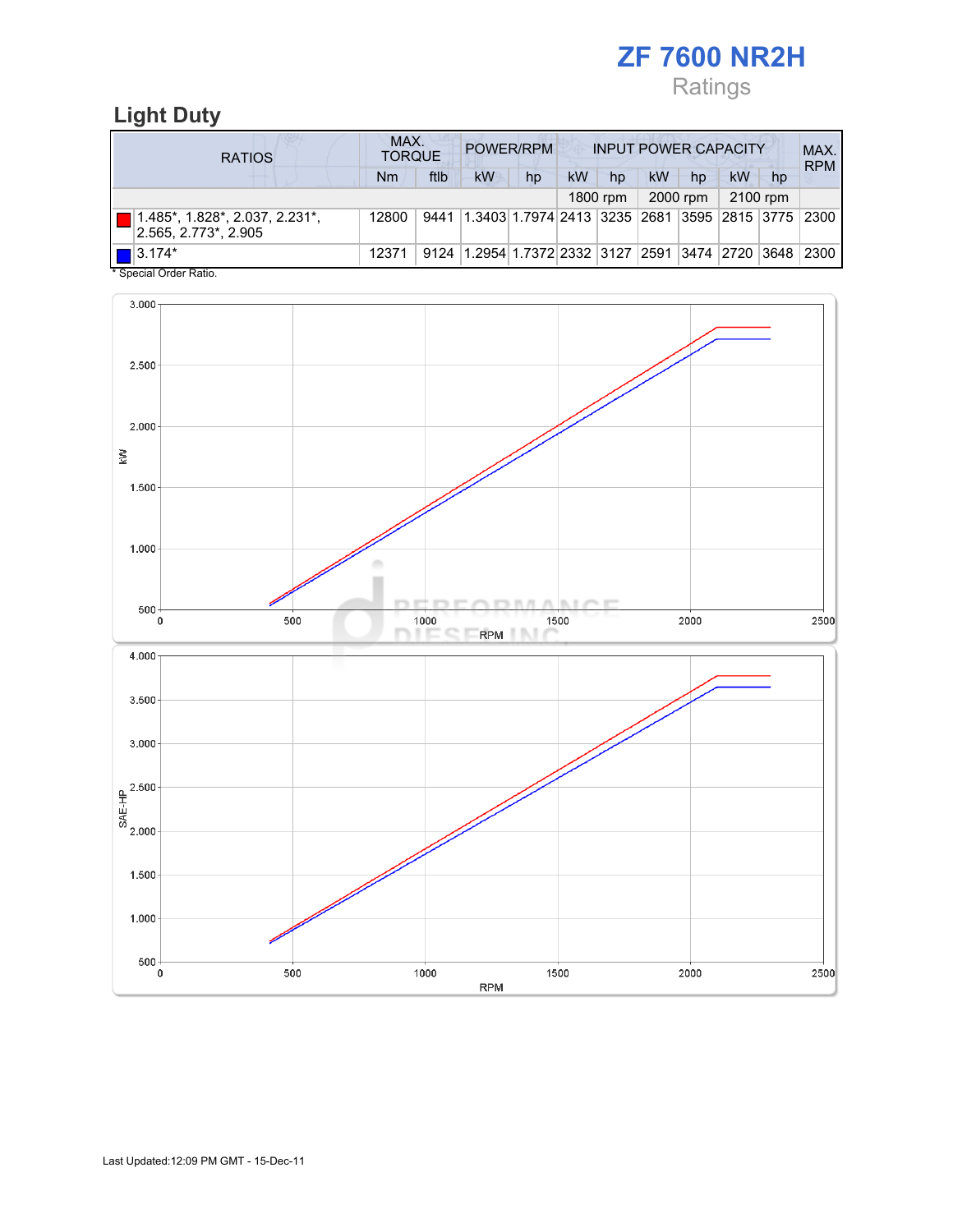# ZF 7600 NR2H Ratings

# Medium Duty

| <b>RATIOS</b> |                                                 | MAX.<br>POWER/RPM<br><b>INPUT POWER CAPACITY</b><br><b>TORQUE</b> |      |                                                       |    |           |          |           |          |    |          | MAX.<br><b>RPM</b> |
|---------------|-------------------------------------------------|-------------------------------------------------------------------|------|-------------------------------------------------------|----|-----------|----------|-----------|----------|----|----------|--------------------|
|               |                                                 | Nm                                                                | ftlb | kW                                                    | hp | <b>kW</b> | hp       | <b>kW</b> | hp       | kW | hp       |                    |
|               |                                                 |                                                                   |      |                                                       |    |           | 1600 rpm |           | 1800 rpm |    | 2000 rpm |                    |
|               | 1.485*, 1.828*, 2.037, 2.231*,<br>2.565, 2.773* | 11800                                                             |      | 8703 1.2356 1.6570 1977 2651 2224 2983 2471 3314 2300 |    |           |          |           |          |    |          |                    |
|               | $\blacksquare$ 2.905                            | 11400                                                             |      | 8408 1.1937 1.6008 1910 2561 2149 2881 2387 3202      |    |           |          |           |          |    |          | 2300               |
|               | $\Box$ 3.174*                                   | 10101                                                             |      | 7450 1.0577 1.4184 1692 2269 1904 2553 2115 2837      |    |           |          |           |          |    |          | 2300               |

\* Special Order Ratio.

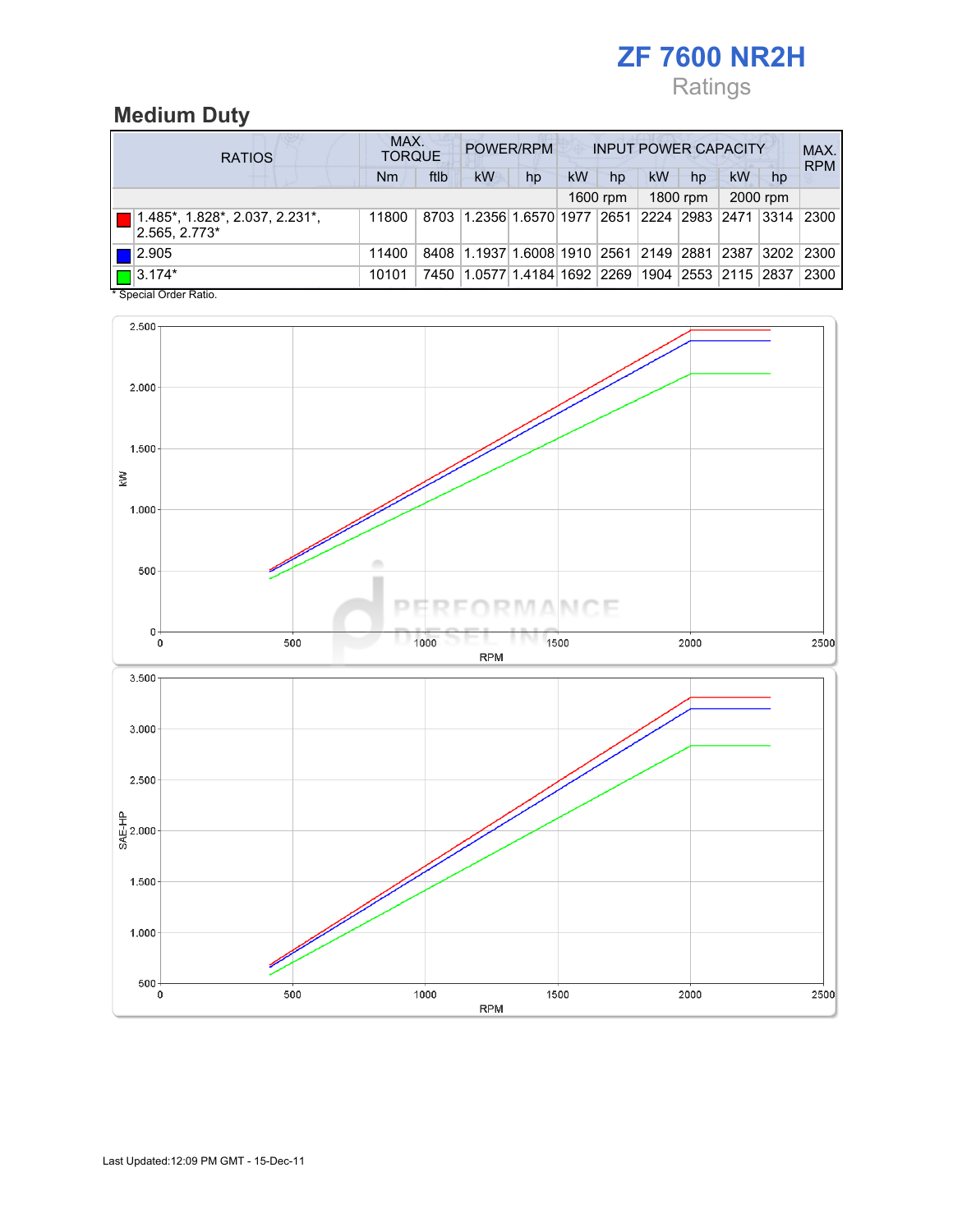# ZF 7600 NR2H Ratings

## Continuous Duty

| <b>RATIOS</b>                                   |      | MAX.<br>POWER/RPM<br><b>INPUT POWER CAPACITY</b><br><b>TORQUE</b> |                    |                                   |    |          |      |           |      |                |            |
|-------------------------------------------------|------|-------------------------------------------------------------------|--------------------|-----------------------------------|----|----------|------|-----------|------|----------------|------------|
|                                                 | Nm   | ftlb                                                              | kW                 | hp                                | kW | hp       | kW   | hp        | kW   | hp             | <b>RPM</b> |
|                                                 |      |                                                                   |                    |                                   |    | 1200 rpm |      | 1600 rpm  |      | 1800 rpm       |            |
| 1.485*, 1.828*, 2.037, 2.231*,<br>2.565, 2.773* | 9800 | 7228                                                              |                    | 1.0262 1.3761 1231                |    | 1651     |      | 1642 2202 | 1847 | 2477           | 1800       |
| 2.905                                           | 9600 | 7081                                                              |                    | 1.0052 1.3480 1206 1618 1608 2157 |    |          |      |           | 1809 | $ 2426\rangle$ | 1800       |
| $\blacksquare$ 3.174*                           | 8900 | 6564                                                              | 0.9319 1.2497 1118 |                                   |    | 1500     | 1491 | 2000      | 1677 | 2250           | 1800       |

\* Special Order Ratio.

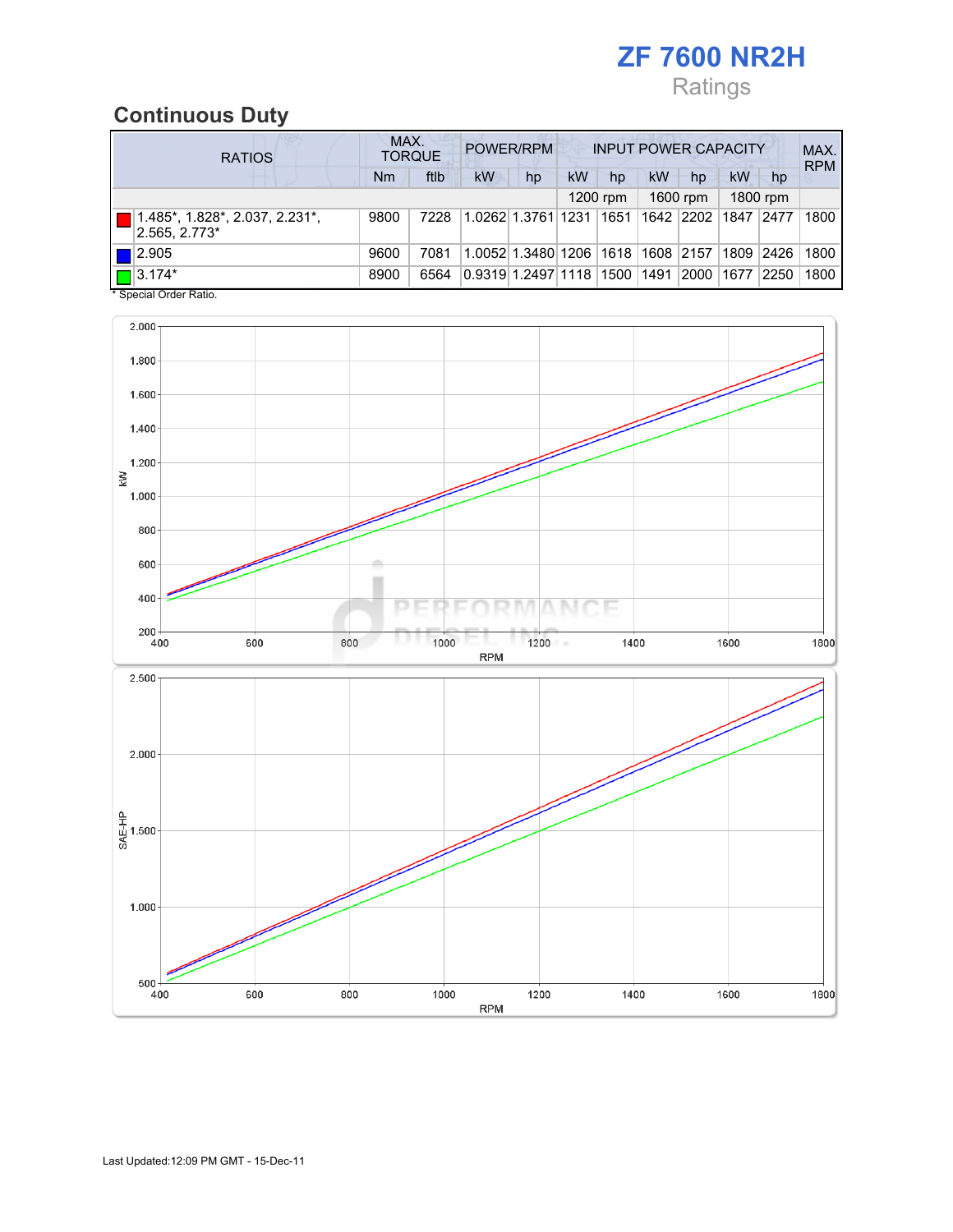





|            | mm (inches)    |                |            |                |            |                            |                |  |  |  |
|------------|----------------|----------------|------------|----------------|------------|----------------------------|----------------|--|--|--|
| A          | B <sub>1</sub> | B <sub>2</sub> | H1         | H <sub>2</sub> |            | L1                         | L <sub>2</sub> |  |  |  |
| 340 (13.4) | 220 (8.66)     | 320 (12.6)     | 400 (15.8) | 519 (20.4)     | 795 (31.0) | 638 (25.1)                 | 146 (5.75)     |  |  |  |
|            |                | Weight kg (lb) |            |                |            | Oil Capacity Litre (US qt) |                |  |  |  |
|            |                | 705 (1,551)    |            | 50.0(53.0)     |            |                            |                |  |  |  |

#### ANCE Output Coupling Dimensions N IR IM

|  |  |  |                      |  | <b>Bolt Holes</b> |                                                 |              |  |  |
|--|--|--|----------------------|--|-------------------|-------------------------------------------------|--------------|--|--|
|  |  |  |                      |  | No.               |                                                 | Diameter (E) |  |  |
|  |  |  | mm in mm in mm in mm |  |                   | mm                                              |              |  |  |
|  |  |  |                      |  |                   | $ 320 12.6 280 11.0 230 9.06 30.0 1.18 16 24.2$ | 0.95         |  |  |